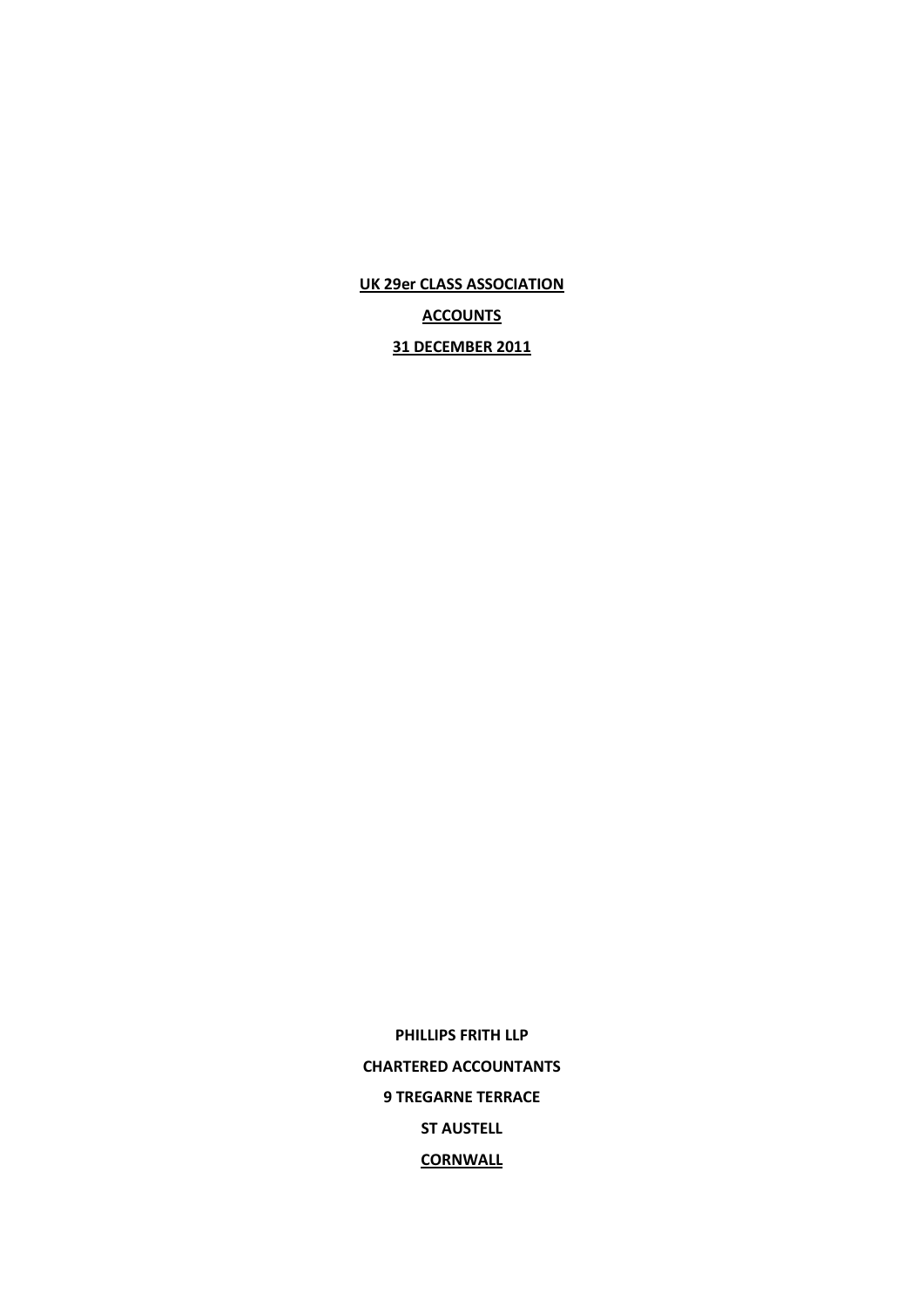# **INCOME AND EXPENDITURE ACCOUNT FOR THE YEAR ENDED 31 DECEMBER 2011**

|                                           | 2011         |            | 2010        |          |
|-------------------------------------------|--------------|------------|-------------|----------|
|                                           | £            | £          | £           | £        |
| <b>Membership account</b>                 |              |            |             |          |
| Balance brought forward                   | 14.00        |            | 300.00      |          |
| Taken out in the year                     | 5,650.13     |            | 4,664.50    |          |
| Carried forward to 2012                   |              |            | (14.00)     |          |
| Gross UK membership income                | 5,664.13     |            | 4,950.50    |          |
| Payments to International 29erAssociation | (1,976.38)   |            | (901.96)    |          |
| Net UK membership income                  |              | 3,687.75   |             | 4,048.54 |
| Less: membership expenses:                |              |            |             |          |
| Post and stationery                       | 269.63       |            | 59.50       |          |
| Website                                   | 1212.00      |            | 235.00      |          |
| Total membership expenses                 |              | (1,481.63) |             | (294.50) |
| Surplus on membership account             |              | 2,206.12   |             | 3,754.04 |
| <b>Open training account</b>              |              |            |             |          |
| Income:                                   |              |            |             |          |
| Open training fees brought forward        | 700.00       |            | 2,340.00    |          |
| Open training fees received in year       | 21,382.90    |            | 8,429.40    |          |
| Less: refunds given                       | (207.50)     |            | (700.00)    |          |
| Less: carried forward to 2012             |              |            | (700.00)    |          |
| RYA training support grant b/f            | 1,500.00     |            | 1,500.00    |          |
| RYA training support grant received       | 3,500.00     |            | 3,000.00    |          |
| RYA training support grant c/f            |              |            | (1,500.00)  |          |
| <b>Total open training income</b>         | 26,875.40    |            | 12,369.40   |          |
| Less: expenses:                           |              |            |             |          |
| Class co-ordinator - RYA subsidy b/f      | 875.00       |            | 875.00      |          |
| Class co-ordinator - RYA subsidy received | 3,500.00     |            | 3,500.00    |          |
| Class co-ordinator - RYA subsidy c/f      |              |            | (875.00)    |          |
|                                           | 4,375.00     |            | 3,500.00    |          |
| Class co-ordinator fee payable            | (4,500.00)   |            | (3,375.00)  |          |
| Coaches                                   | (10,645.06)  |            | (5,622.03)  |          |
| Venues                                    | (5,265.94)   |            | (3,055.80)  |          |
| European shirts income                    | 40.00        |            |             |          |
| Rib expenses and repairs                  | (4, 125.00)  |            | (1,639.70)  |          |
| Insurance                                 | (596.25)     |            | (590.63)    |          |
| Sundry expenses                           | (152.00)     |            | (719.10)    |          |
| <b>Total open training expenses</b>       | (20, 869.25) |            | (11,502.26) |          |
| Surplus on open training account          |              | 6,006.15   |             | 867.14   |
| <b>Carried down</b>                       |              | 8,212.27   |             | 4,621.18 |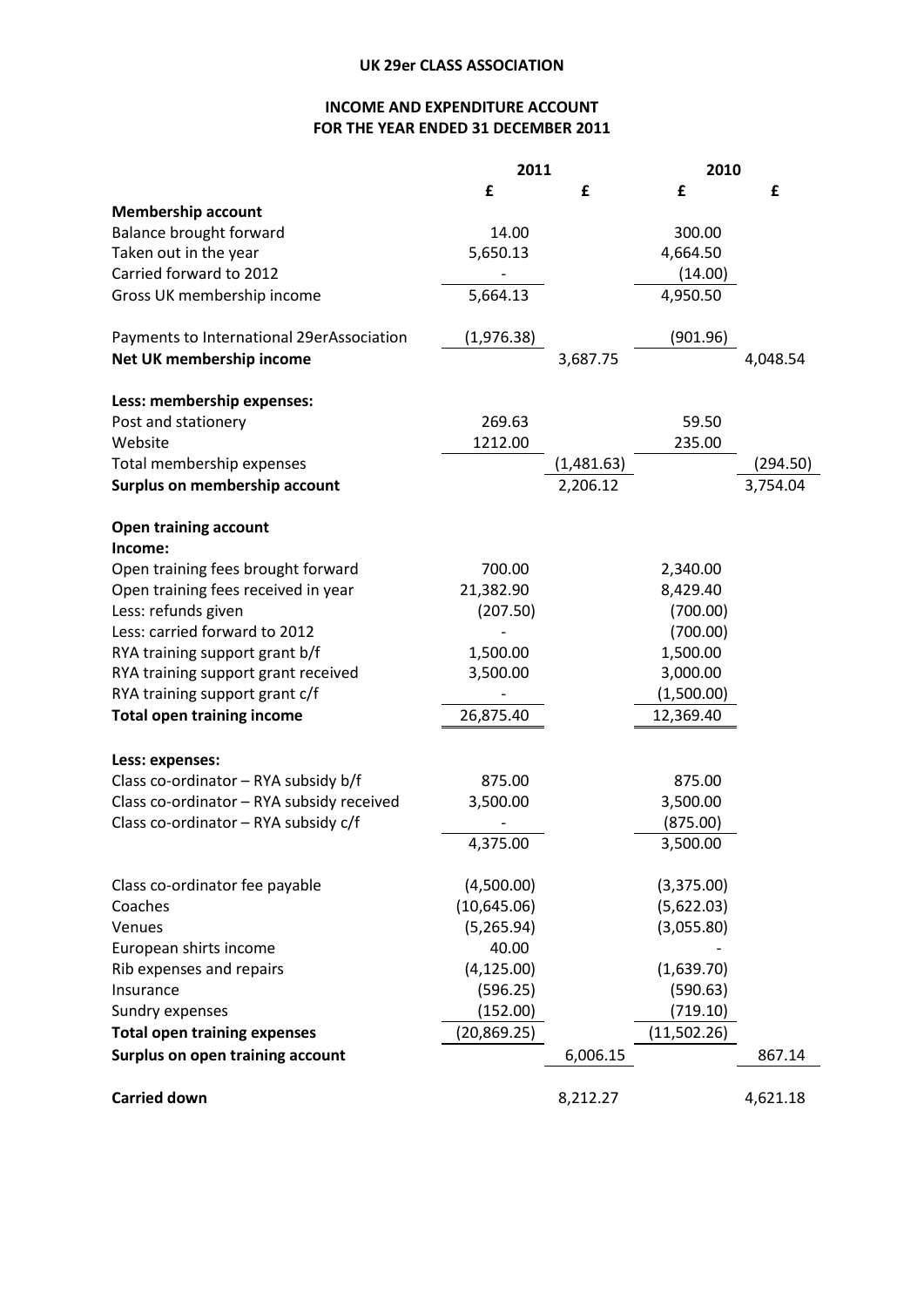### **UK 29er CLASS ASSOCIATION**

# **INCOME AND EXPENDITURE ACCOUNT FOR THE YEAR ENDED 31 DECEMBER 2011 (continued)**

|                                            | 2011        |             | 2010        |            |
|--------------------------------------------|-------------|-------------|-------------|------------|
|                                            | £           | £           | £           | £          |
| <b>Brought down</b>                        |             | 8,212.27    |             | 4,621.18   |
| <b>Events</b>                              |             |             |             |            |
| Inlands and nationals - prizes and gifts   | (4, 110.06) |             | (1,781.96)  |            |
| Open meetings class judge income           | 750.00      |             |             |            |
| Open meetings class judge expenses         | (1,076.10)  |             | (470.05)    |            |
| <b>Measurement expenses</b>                |             |             | (164.40)    |            |
| Rib hire, fuel and movement costs          | (5,840.52)  |             | (1, 149.28) |            |
| Entry fees                                 | 12,187.85   |             | 2,008.76    |            |
| Other income                               | 1,910.02    |             |             |            |
| Flags, flight ribbons                      | (81.90)     |             | (71.68)     |            |
| Venues                                     | (7,629.40)  |             | (1, 214.00) |            |
| Net deficit on events                      |             | (3,890.11)  |             | (2,842.61) |
| <b>Sundry income</b>                       |             |             |             |            |
| <b>Bank interest</b>                       | 32.11       |             | 12.96       |            |
| Noble Marine commission                    | 500.00      |             | 350.00      |            |
| <b>Total sundry income</b>                 |             | 532.11      |             | 362.96     |
| Less: general overheads:                   |             |             |             |            |
| RYA subscription                           | 100.00      |             | 96.00       |            |
| Other                                      | 144.00      |             | 351.94      |            |
| <b>Bank charges</b>                        | 4.00        |             | 49.00       |            |
| Accountancy charges                        | 216.00      |             | 210.00      |            |
| Grants                                     | 800.00      |             |             |            |
|                                            |             | (1, 264.00) |             | (706.94)   |
| Net surplus on all activities for the year |             | 3,590.27    |             | 1,434.59   |
|                                            |             |             |             |            |

### **ACCOUNTANTS' REPORT**

We have prepared the Income and Expenditure Account and Balance Sheet, without carrying out an audit, from the books and records produced to us and certify them to be in accordance therewith.

Dated this day of 2012

**9 Tregarne Terrace PHILLIPS FRITH LLP ST AUSTELL CHARTERED ACCOUNTNATS**